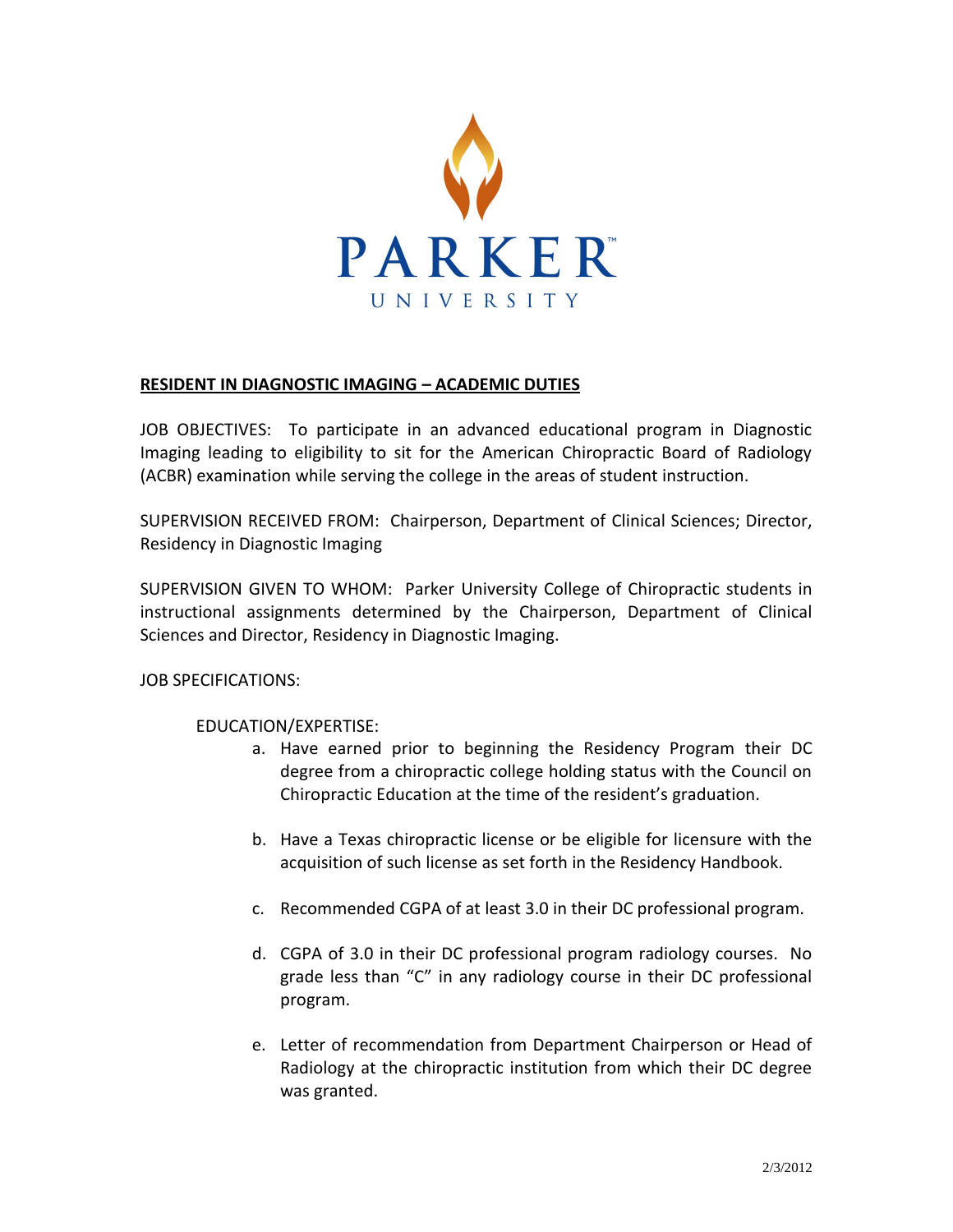PHYSICAL REQUIREMENTS: Ability to read and clearly speak English; ability to use both upper and lower extremities; ability to reach objects on counters at 39 inches and at eye level; mobile; ability to lift 25 pounds; dexterity; ability to move about readily and rapidly; good hearing and vision; good communication skills.

JOB REQUIREMENTS/SKILLS: Ability to educate and instruct students within set guidelines; meet educational requirements; assist students as needed; good public relations skills; good grooming and professional attitude; legible handwriting; good organizational skills; computer literate; knowledge of University policies and procedures regarding students, faculty and staff; work a minimum of 40 hours per week.

ESSENTIAL JOB FUNCTIONS: The position responsibilities include, but are not limited to:

- 1. Teach Radiology courses offered by the college in accordance with guidelines established in the Residency Handbook. Teaching assignments will consist of 10 contact hours per week, not to exceed 6 credit hours of primary instruction per trimester. Guest lectures and fill in lectures do not count towards the total contact hours. Schedule of instruction to be assigned by the Chairperson, Department of Clinical Sciences and Director, Residency in Diagnostic Imaging.
- 2. If a resident Passes part I and part II portions of the ACBR examination while still in the residency, the resident may participate in instructing other residents during sessions at the discretion of and under the direction of the Chairperson, Department of Clinical Sciences and Director, Residency in Diagnostic Imaging.
- 3. Radiology consults and radiographic clinical technical evaluation as requested by Chairperson, Department of Clinical Sciences and Director, Residency in Diagnostic Imaging.
- 4. Proctor examinations as requested/assigned by the Chairperson, Department of Clinical Sciences.
- 5. Guest lecture in radiology courses as requested.
- 6. Serve in the clinic system as deemed fit by the Director, Residency in Diagnostic Imaging and Chairperson, Department of Clinical Sciences.
- 7. Time in the clinics, guest lecturing, fill-in lecturing, sessions, film reading, or imaging center visitation will not count towards the required 10 academic contact hours per week
- 8. Film reading (proofreading and/or supervised interpretation) as assigned by the Director, Residency in Diagnostic Imaging and Chairperson, Department of Clinical Sciences.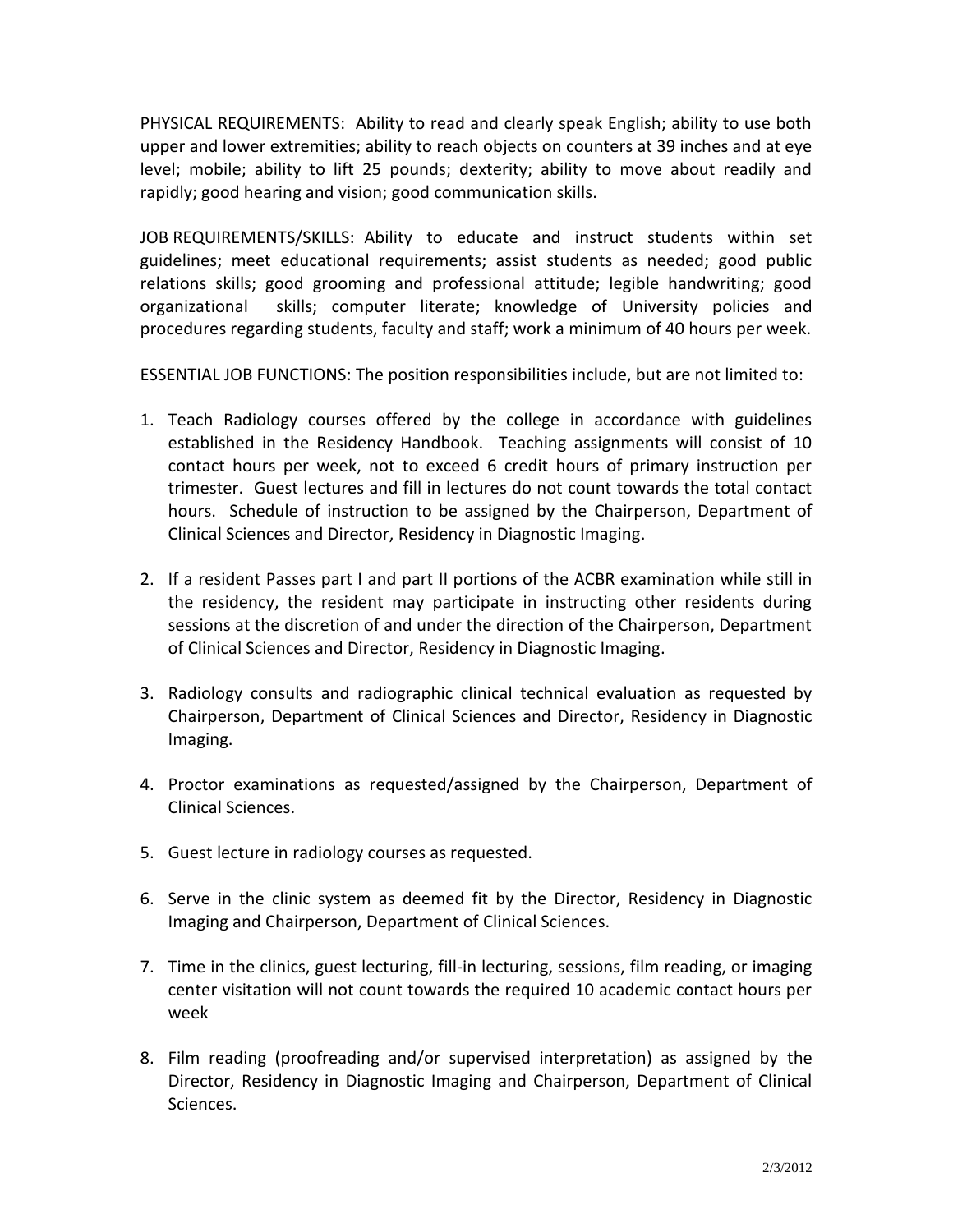- 9. Film and Didactic sessions with members of the Residency Faculty having a DACBR title 8 to 10 hours per week on an individual or group basis as determined by the Director, Residency in Diagnostic Imaging and Chairperson, Department of Clinical Sciences.
- 10. Demonstrate adequate progression through the residency program by written and or oral examinations as set forth in the Residency Handbook.
- 11. Work well with other members of the Department of Clinical Sciences.
- 12. Help maintain and build the resource library for the Department of Clinical Sciences.
- 13. Participate in hospital or diagnostic imaging center visitations set up by the Chairperson, Department of Clinical Sciences.
- 14. Responsible for traveling to and from Imaging centers, outside University clinics.
- 15. Must dress and uphold him/herself in a professional manner while representing the University in the clinics or an outside center.
- 16. Attend banquets and commencement exercises as directed by the Chairperson, Department of Clinical Sciences.
- 17. Attend and participate in all Center and University faculty meetings and inservice days as directed by the Chairperson, Department of Clinical Sciences.
- 18. Attend and participate in the American College of Chiropractic Radiology workshop and symposium at the discretion of the Director, Residency in Diagnostic Imaging and Chairperson, Department of Clinical Sciences.
- 19. Follow Center procedure for reporting illnesses, emergencies, etc.
- 20. Establish office hours and meet with students as necessary to answer questions, offer academic support, mediate grievances and respond to student concerns.
- 21. Meet with classes as scheduled by the Chairperson, be on time and hold the class for the entire period.
- 22. Follow established chain of command and protocol with regard to student complaints, faculty complaints, requests and recommendations for courses.
- 23. Refrain from any activity, which involves risk to the health and safety of a student. \*Note: Residents may not diagnose and/or treat students on the college premises under any circumstances.\*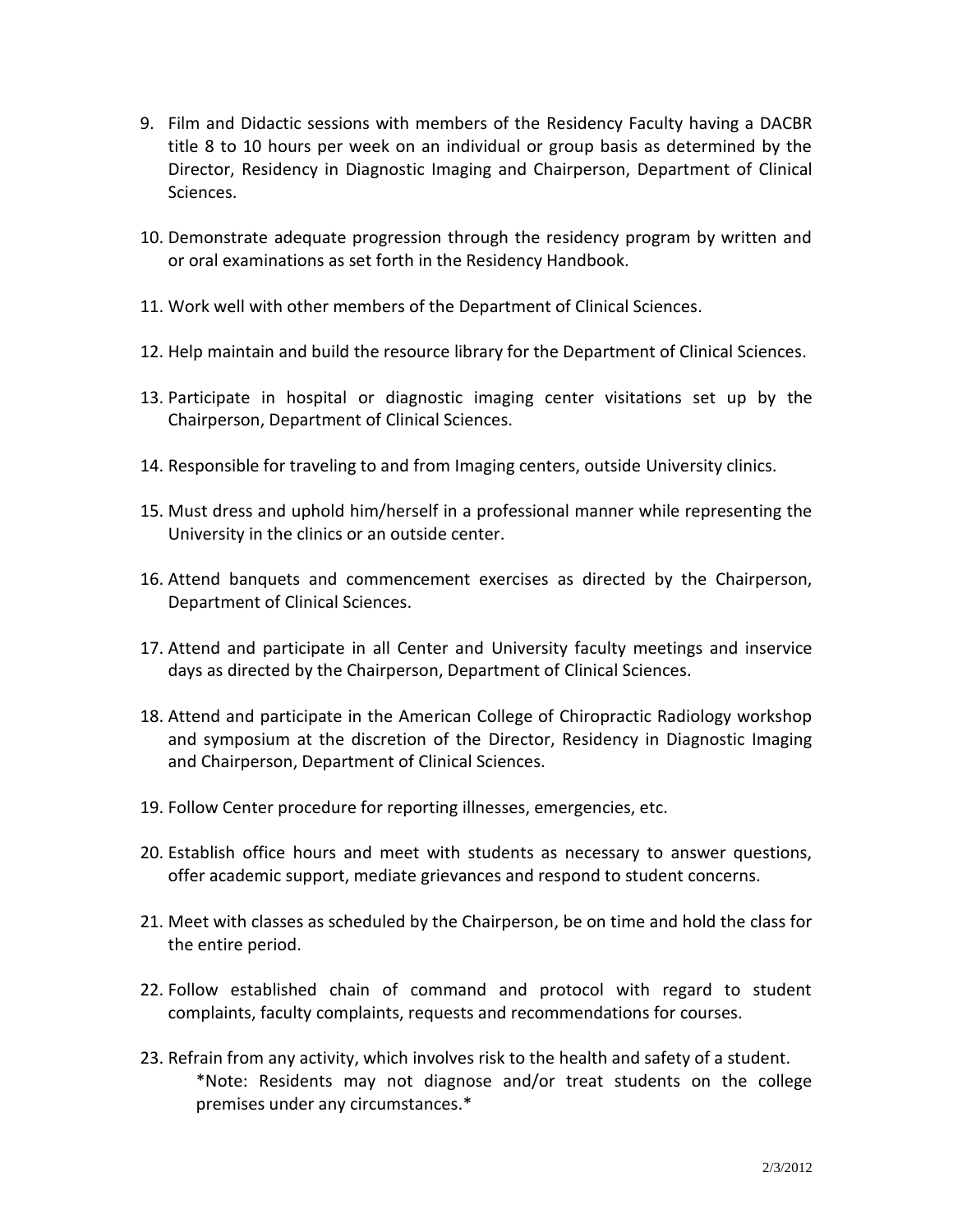- 24. Keep records of student attendance in accordance with University policy.
- 25. Exhibit loyalty to and respect for the University, its goals and purposes, colleagues, staff personnel, curriculum, etc. If a problem arises, it is not to be aired in a public forum, but rather resolved in the proper office, through accepted channels and procedures.
- 26. Respect the confidentiality of information pertaining to students contained in University records and information of a confidential nature pertaining to the University.
- 27. Residents shall offer assistance to students having academic difficulties during their office hours or open lab but shall not tutor individual students or charge for reviews. The chairperson must approve free reviews.
- 28. It is the financial responsibility of the resident to purchase materials pertaining to their studies in radiology and to take the ACBR examinations.
- 29. Other duties deemed necessary by the Director, Residency in Diagnostic Imaging or Chairperson, Department of Clinical Sciences in accordance with the Residency Handbook.
- 30. Follow the policies, procedures and protocols of the established Residency Handbook to include conflict resolution.

NOTE: In addition to those duties, the American Chiropractic Board of Radiology (ACBR) may also require that the resident perform other duties, to be eligible to sit for the examinations.

Candidates not completing their requirements will not qualify to sit for the Part I examination. (See, American Chiropractic Board of Radiology Candidate's Guide.)

## **RESIDENT IN DIAGNOSTIC IMAGING – CLINIC DUTIES**

JOB OBJECTIVES: To provide residents in Diagnostic Imaging clinical experience as part of their training while assisting in the radiological training of Interns. **Residents may be assigned clinic duties by the Director, Residency in Diagnostic Imaging or Chairperson, Department of Clinical Sciences and may include scheduled clinic hours/days to perform or evaluate radiographic examinations, evaluate radiographic reports from student interns, produce radiology reports and / or other tasks as deemed necessary by the Director, Residency in Diagnostic Imaging or Chairperson, Department of Clinical Sciences.**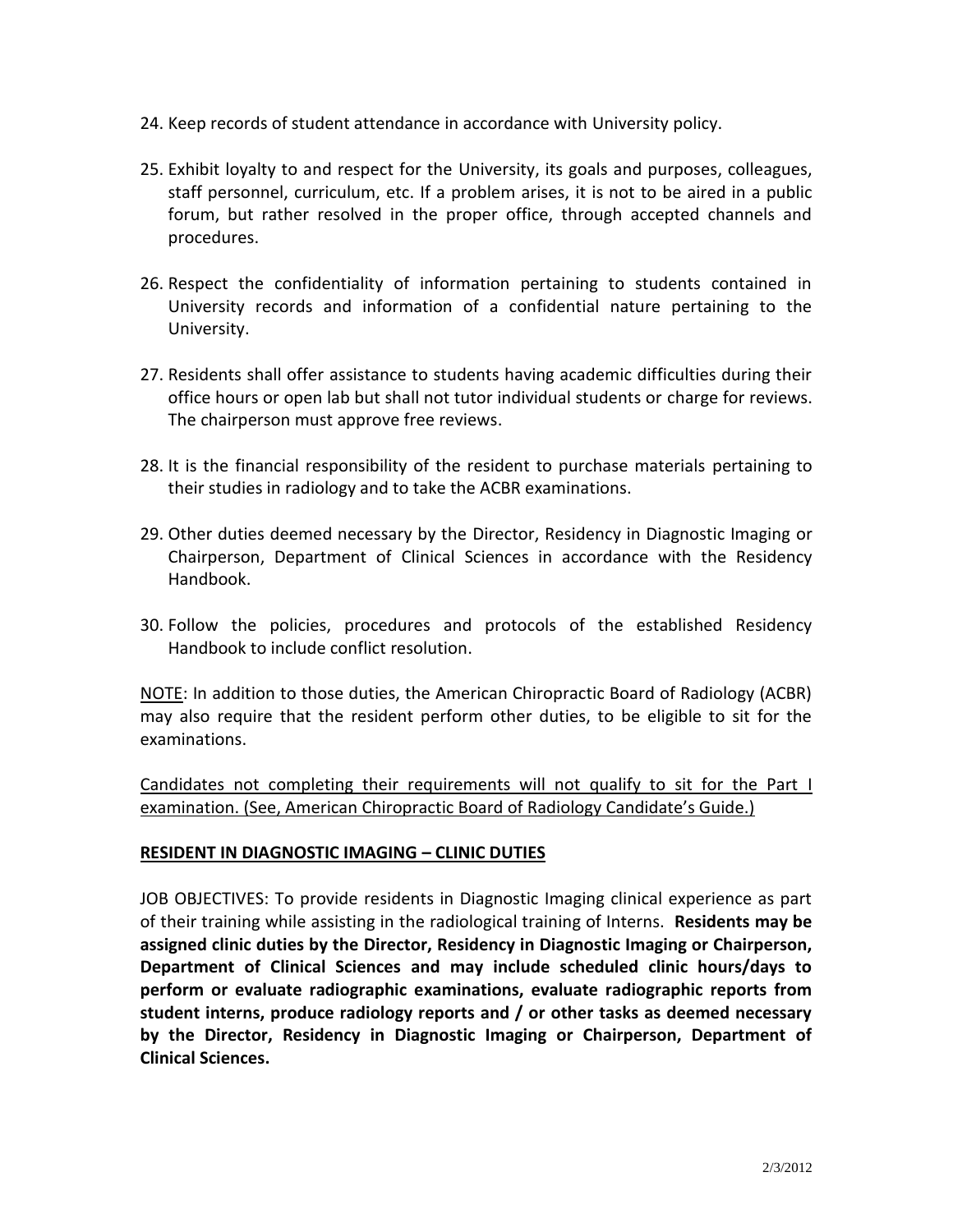SUPERVISION RECEIVED FROM: Chairperson, Department of Clinical Sciences; Director, Residency in Diagnostic Imaging; Clinical Radiology staff.

SUPERVISION GIVEN TO WHOM: Parker University students (Interns) in instructional assignments determined by the Chairperson, Department of Clinical Sciences and Director, Residency in Diagnostic Imaging.

JOB DESCRIPTION:

- 1. Maintain clinic shift duties within the Parker clinic system as assigned by the Chairperson, Department of Clinical Sciences and Director, Residency in Diagnostic Imaging.
- 2. Assist in the instruction of Interns performing radiological examinations as deemed appropriate by the Director, Residency in Diagnostic Imaging.
- 3. Assist in performing QA's as deemed appropriate by the Director, Residency in Diagnostic Imaging.
- 4. Assist in any type of radiology testing that may be administered during the resident's clinic duty.
- 5. Help maintain radiology equipment.
- 6. Assist the clinic radiologists as deemed appropriate.
- 7. Residents shall not act in the role of a primary radiologist.
- 8. Residents shall give their opinion of a case only when asked to do so, but any clinically significant decisions should not be based upon this opinion without the consultation of the clinical radiologist.

In addition, Teaching Residents will be subject to and must comply with the following sections in the Faculty Handbook as though the Resident were a Faculty Member:

Academic Regulations – the following sections:

- Evaluation of Teaching in Courses (student review section)
	- Course Syllabi/Outlines Class Attendance Budgetary Requests Calendar Final Examinations Eating and Drinking Scheduling of Rooms